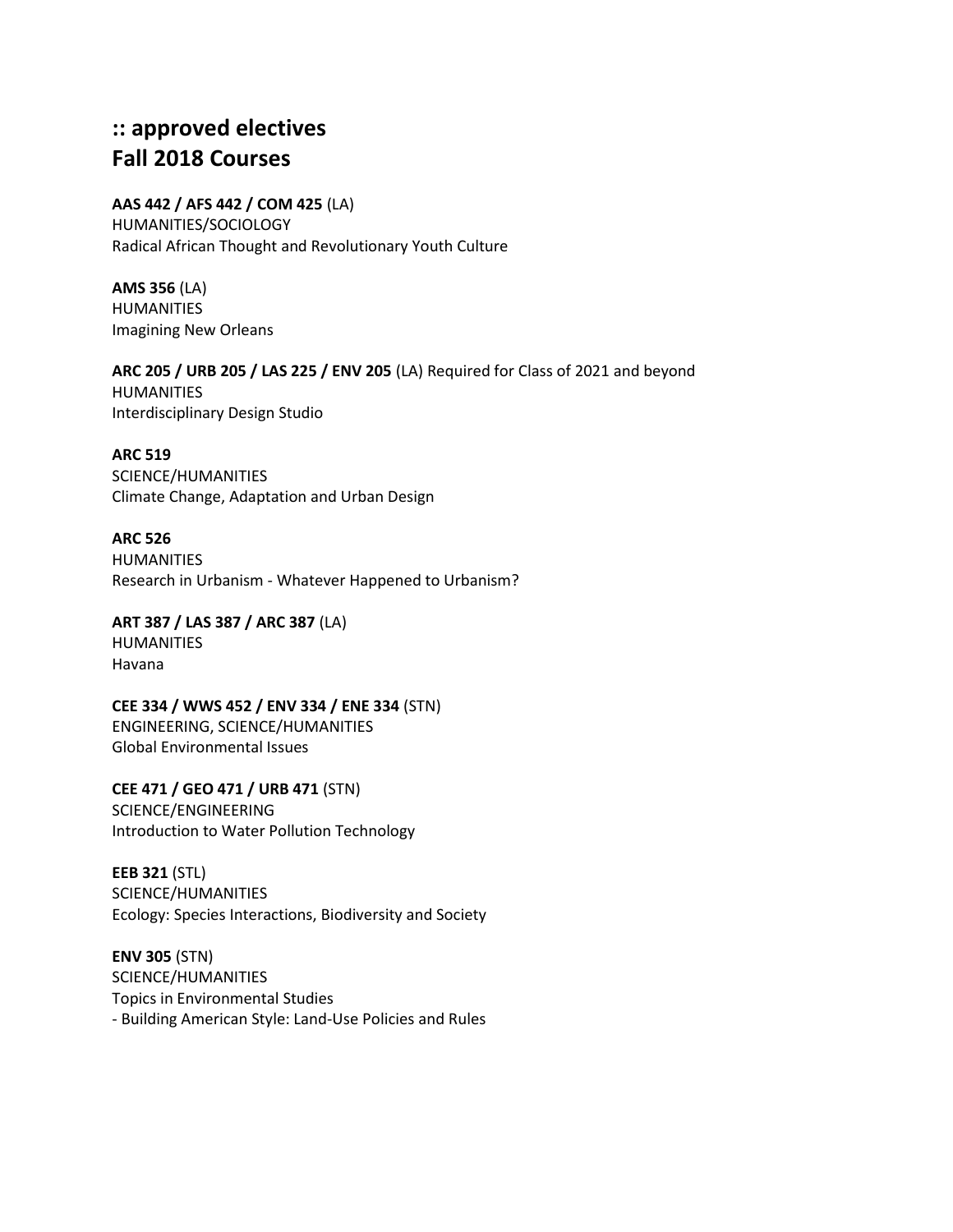**GEO 102A / ENV 102A** (STN) **GEO 102B / ENV 102B** (STL) **SCIENCE** Climate: Past, Present, and Future

**HIS 388 / URB 388** (HA) HUMANITIES Unrest and Renewal in Urban America

**HUM 310 / COM 371 / URB 311 / ARC 330**  HUMANITIES/SOCIOLOGY Camp/Prison/Border

**LAS 392** (SA) HUMANITIES Memory and Urban Space in Latin America

**MAE 228 / EGR 228 / CBE 228 / ENE 228** (STN) HUMANITIES/SCIENCE Energy Technologies in the 21st Century

**MUS 258 / AFS 258** (LA) HUMANITIES Music of Africa

**POL 403 / CHV 403 / ARC 405 / URB 403** (EM) HUMANITIES/SOCIOLOGY Architecture and Democracy

**PSY 400** (SA) HUMANITIES/SOCIOLOGY Topics in Social and Personality Psychology - Being Different: The Psychology of Social Stigmas

**PSY 402** HUMANITIES/SOCIOLOGY Attitudes and Persuasion

**SOC 227 / URB 227** (SA) SOCIOLOGY/HUMANITIES Race and Ethnicity

**SPA 304 / LAO 304** HUMANITIES Spanish in the Community